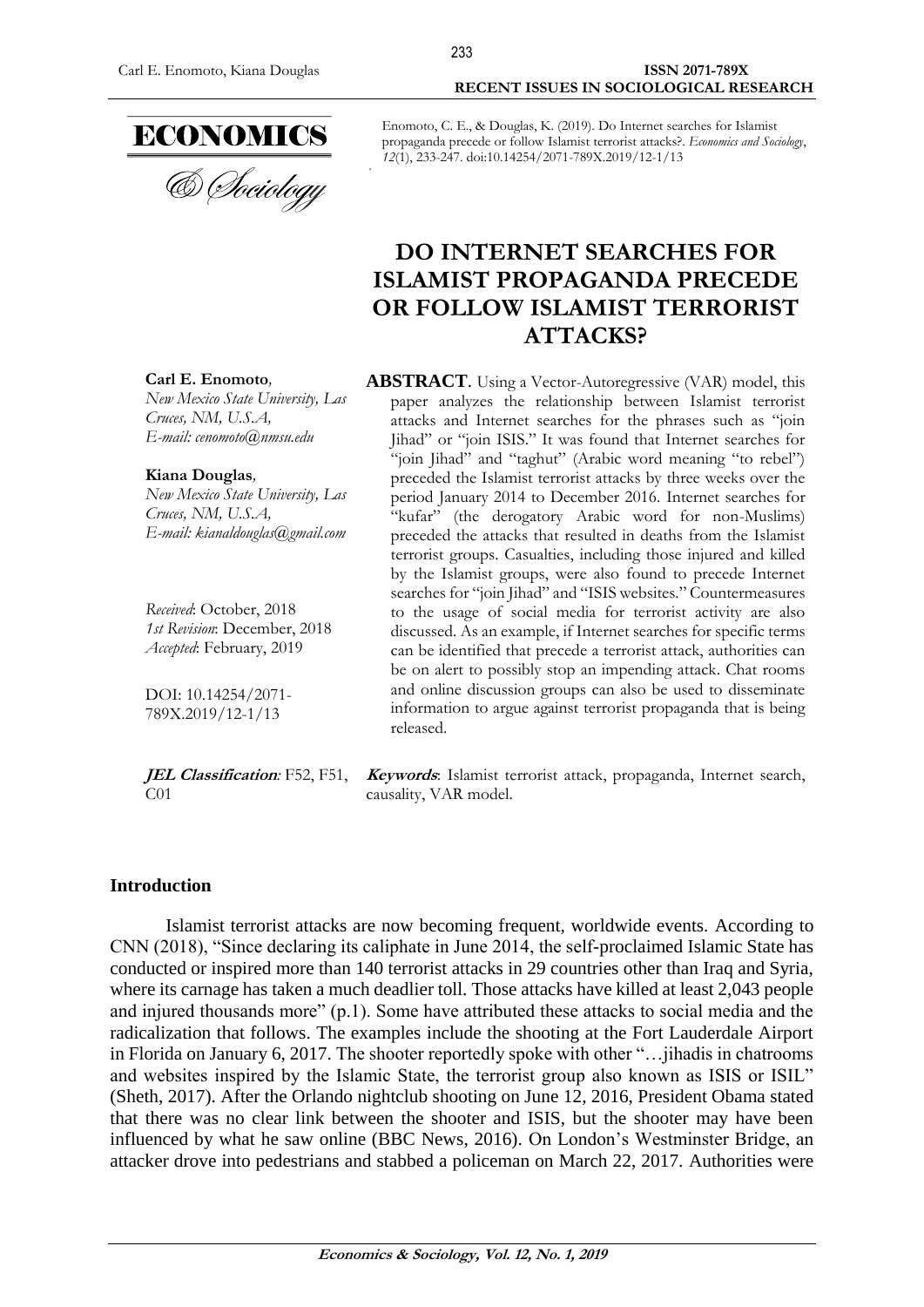considering the possibility that his actions were due to what he saw online (Holden and Hosenball, 2017).

It may be, however, that it is not the searching for jihadist websites that leads to terrorist attacks, but it is the terrorist attacks that are leading to the Internet searches for jihadist websites. A portion of terrorist communication is not found on the regular world-wide-web where users can find it using search engines like Google, but rather it is found on the Dark Web (Weimann, 2016). According to Weimann, the Dark Web is only accessible using special browsers or special software. In this case, terrorist attacks are drawing in the attention of those individuals who have sympathy for the beliefs of the attackers (or are just curious) and are causing those individuals to search the Internet for Islamist propaganda. No radicalization or attacks may be taking place because of the searches for terrorist propaganda.

The purpose of this paper is to determine the direction of causality between the Internet searches for Islamist phrases such as "Join Jihad" or "Isis Websites," and the number of actual Islamist terrorist attacks worldwide. If the direction of causality is from the Internet searches for terrorist propaganda to terrorist attacks, that does provide authorities with useful information. However, there could be many external factors at play. For example, economic factors may be giving rise to the Internet searches for terrorist propaganda in the first place. Military conflicts in the states may have a correlation with terrorist attacks, independent of the Internet searches for propaganda. Global meetings, official speeches and resolutions also affect terrorist attacks, independent of or in conjunction with the Internet searches for terrorist propaganda.

The purpose of this paper is not to consider all the factors affecting terrorist attacks worldwide, but to focus on one aspect of terrorism specifically -- the timing between Internet searches for terrorist propaganda and terrorist attacks.

Conway (2017) stated,

It is impossible to adequately answer the question of why the Internet is playing a greater role in contemporary violent extremism and terrorism absent prior knowledge of what role, if any, the Internet is playing in the latter. Unfortunately, basic descriptive research is largely missing from this field, along with more complex theory-informed approaches seeking to show causal connections. This is pretty astounding given the treasure trove of data now available online.

Aaron Zelin observed as recently as 2013 that:

More than 11 years after the attacks of 9/11 and nearly a decade since the rise of popular online jihadi Internet forums, there is strikingly little empirical research on the manner in which jihadi activists use the Web to propagate their cause. Whereas researchers and policy analysts have systematically collected and analyzed the primary source material produced by al-Qaeda and its allies, very little work has been done on the conduits through which that information is distributed—and even to what extent, anyone is accessing that propaganda other than counterterrorism analysts (pp. 78-79).

The purpose of this paper is to fill this gap in the literature.

The outline of this paper is as follows. In the next section, a brief overview of the literature on Islamist terrorist groups and social media will be given. Section 2 discusses the data collected for this study followed by the model used to estimate the relationships between internet searches for Islamist propaganda and Islamist terrorist attacks throughout the world. The final section contains conclusions and a discussion of the findings.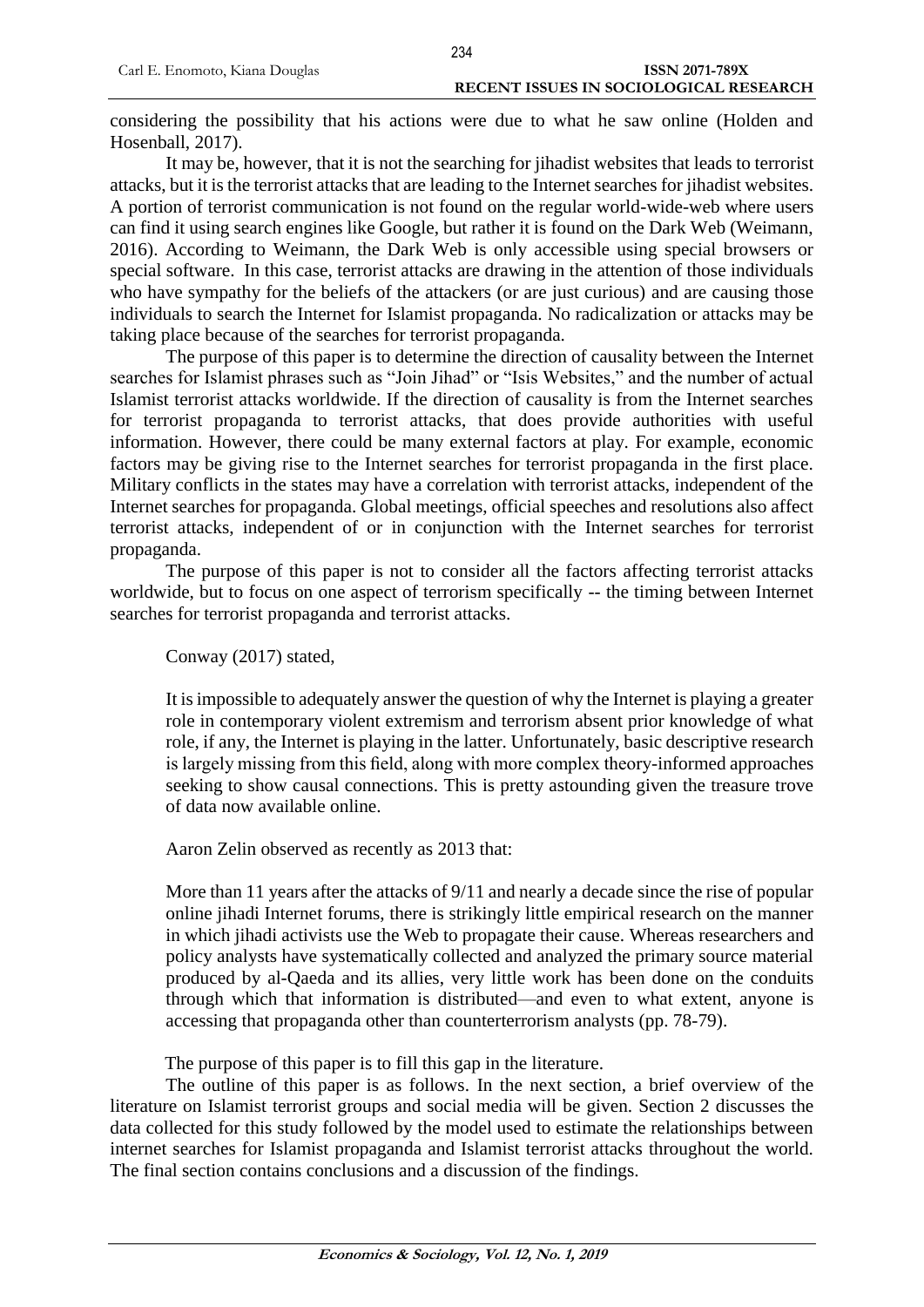## **1. Literature review**

# *1.1. Islamist Groups*

According to the Constitutional Rights Foundation (2018), Islamist groups have different goals but many common beliefs.

Although their goals may differ, Islamist groups generally want to set up states based on Islamic fundamentalism, or literal interpretation of the *Koran*, the holy scripture of Islam, and the *Hadith*, a collection of sayings of the Prophet Muhammad. They believe that government based on *Sharia*, or Islamic law, is superior to any government based on secular laws, democracy in which multiple political views are represented, or any religion other than fundamentalist Islam.

Many Islamist terrorists, often called *jihadist* terrorists, view themselves as following Muhammad's example. Muhammad in A.D. 622 had to flee from Mecca with a small band of followers. Yet in 630, he returned with an army of followers to conquer Mecca and then spread Islam throughout the Arabian Peninsula. Terrorist groups often see themselves as small bands that will similarly lead Islam to victory.

The overwhelming majority of Muslims deplore terrorist attacks and view them as violating the *Koran*. Most fundamentalist Muslims also believe terrorism violates Islamic law. Nonetheless, the Islamic State and other jihadist groups draw their supporters from the ranks of Islamic fundamentalists (p. 1).

There are several Jihadist groups (Islamist terrorist groups) throughout the world. Gardner (2014) lists the following. 1) Al-Qaeda in the Arabian Peninsula, 2) Islamic State in Iraq and the Levant (ISIS), 3) Al-Qaeda in the Islamic Maghreb, 4) Boko Haram, 5) Al-Shabab, 6) Taliban, 7) Ansal al-Sharia in Libya, 8) Ansar al-Sharia in Tunisia, 9) Jemaah Islamiah, 10) Abu Sayyaf, and 11) Ansar Bayt Al-Maqdis. Gardner stated that these groups have continued to flourish in many countries due to corrupt governments that abuse their power and people.

While many papers in the literature have discussed the beliefs and activities of Islamist terrorist groups, none of them that the authors are aware of, have statistically measured the direction of causality between internet searches for Islamist propaganda and Islamist terrorist attacks. If internet searches for specific terms are preceding terrorist attacks, countermeasures can be developed. These countermeasures may involve closely monitoring internet activity for specific searches, identifying individuals and organizations in the communication network, and ascertaining plans of these entities. If, on the other hand, Islamist terrorist attacks are leading to internet searches for Islamist propaganda but not vice versa, then internet searches for Islamist propaganda may have been done by curiosity seekers or others who may not intend to commit a terrorist attack.

# *1.2. Social Media and Islamist Terrorism*

Twitter has been used by Islamist extremists to spread their propaganda and recruit future members to their cause. According to Ullah (2017, p.10), "…as of August 2017, the Sunni Islamist militia Jabhat al-Nusra had over 300,000 followers on affiliated sites, and @ikhwanweb, the Muslim Brotherhood's English-language account, had 145,000." Furthermore, the extremists are constantly changing their twitter accounts to avoid being blocked by the regulators of Twitter. "One of the most notorious is the al-Shabaab press office's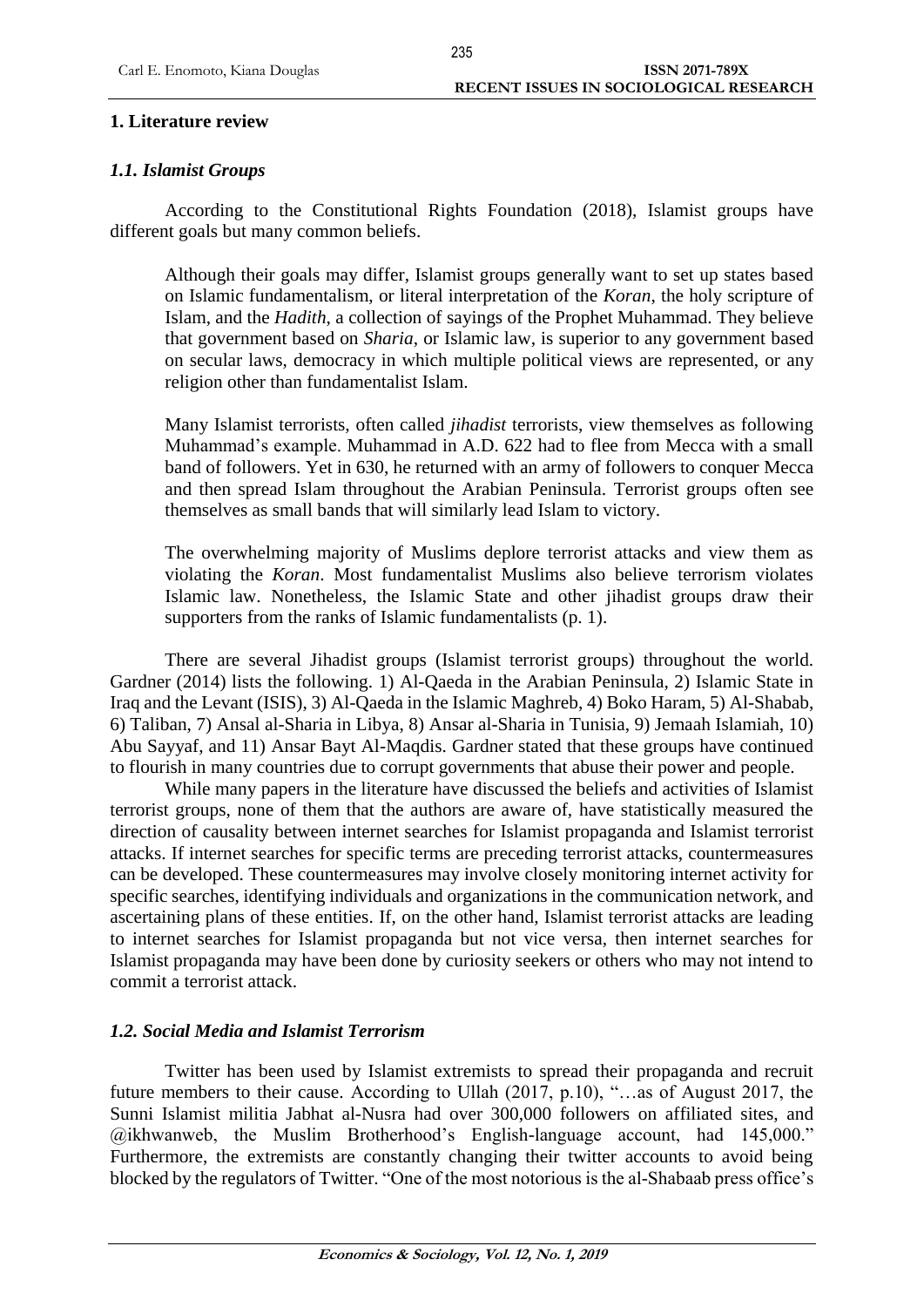English-language Twitter account, originally set up in 2011, which continually posts extremist content, is continually blocked, and continually regenerates under slightly different names. During Al-Shabaab's attack on a Kenyan shopping mall in 2013, for instance, the group livetweeted the attack's progress despite Twitter's best efforts to stop them" (ibid, p. 11-12). Ullah provides further examples of how Islamist extremists have used social media such as Facebook and YouTube, to further their cause and recruit new members. Examples include showing videos where others had insulted the Prophet Muhammad and the burning of the Koran by a Christian pastor in the U.S.

Parekh, Amarasingam, Dawson and Ruths (2018) have proposed a new way of collecting data from social media like Twitter to track jihadist terrorist plans, operations and movements. By accounting for the relations and interactions of social media users, a "social graph" can be modeled which excludes irrelevant information.

Hassan (2018) has recognized that propaganda from the Islamic State continues to be put on the internet and authorities have a difficult time controlling it. The propaganda focuses on generating support against non-Muslim armies in Muslim territory. Hassan also highlights how the Islamic State tries to persuade youth to go against parental consent and join jihad. However, it is pointed out that extremist Islamist groups do not have the theological justification for doing this.

Soliev (2018) discussed the threats made by the Islamic State against the 2018 World Cup games in Russia, using online propaganda. This threat may have been brought on by Russian involvement in Syria and Iraq. Soliev traces the time line of propaganda against the World Cup by looking at specific events. "In October 2017, the pro-IS Wafa' Media Foundation released digitally altered images of football superstars like Neymar, Lionel Messi and Cristiano Ronaldo being executed in its propaganda materials. IS supporters and sympathizers in different parts of the world have subsequently joined the pro-IS online extremist group in their propaganda campaign (p. 17)." Soliev argues that the propaganda campaign by the Islamic State could bring about attacks from other sources as well.

In a recent U.S. Senate hearing, opinions were voiced on "Isis Online: Countering Terrorist Radicalization and Recruitment on the Internet and Social Media" (Committee on Homeland Security and Governmental Affairs, U.S. Senate, 2016). Senator Portman, in his opening comments, reported on how ISIS had used online propaganda as a weapon. "The damage wrought by that weapon is considerable: Orlando, 49 dead; San Bernardino, 14; Fort Hood, 13 dead; the Boston Marathon, 3 dead and hundreds wounded. Each of these killers was reportedly radicalized to some degree by online jihadist content (p. 2)." The subcommittee also noted that ISIS posts online instructions to those in English-speaking countries, on how to make their trip to Syria (p. 71).

Charlie Winter (2016) stated that most Islamist propaganda is in Arabic, however, "there are official propaganda channels operating in no less than nine languages…" (p. 9). The propaganda discusses life in the caliphate, paints a picture of abundance and friendship, and presents an alternative lifestyle which attracts recruits. The final step in the recruitment process involves an enlister. "This is the point at which the process usually enters encrypted communications and becomes clandestine (p. 11)." Von Behr, Reding, Edwards, and Gribbon (2013) analyzed how the internet was used in the radicalization of terrorists in the U.K. They reported that a Google search for "how to make a bomb" gave 1,830,000 results. A search for "Salafi publications" gave 46,200 results and a search for "beheading video" gave 257,000 results (p. 3). The authors concluded that the internet increased the opportunity and speed of radicalization, based on interviews with radicalized individuals.

Bertram and Ellison (2014) reported that 112 websites were found that were associated with Sub Saharan African terrorist groups (p. 9). Most of the terrorist web activity took place in the Eastern, Western and Southern regions of Africa.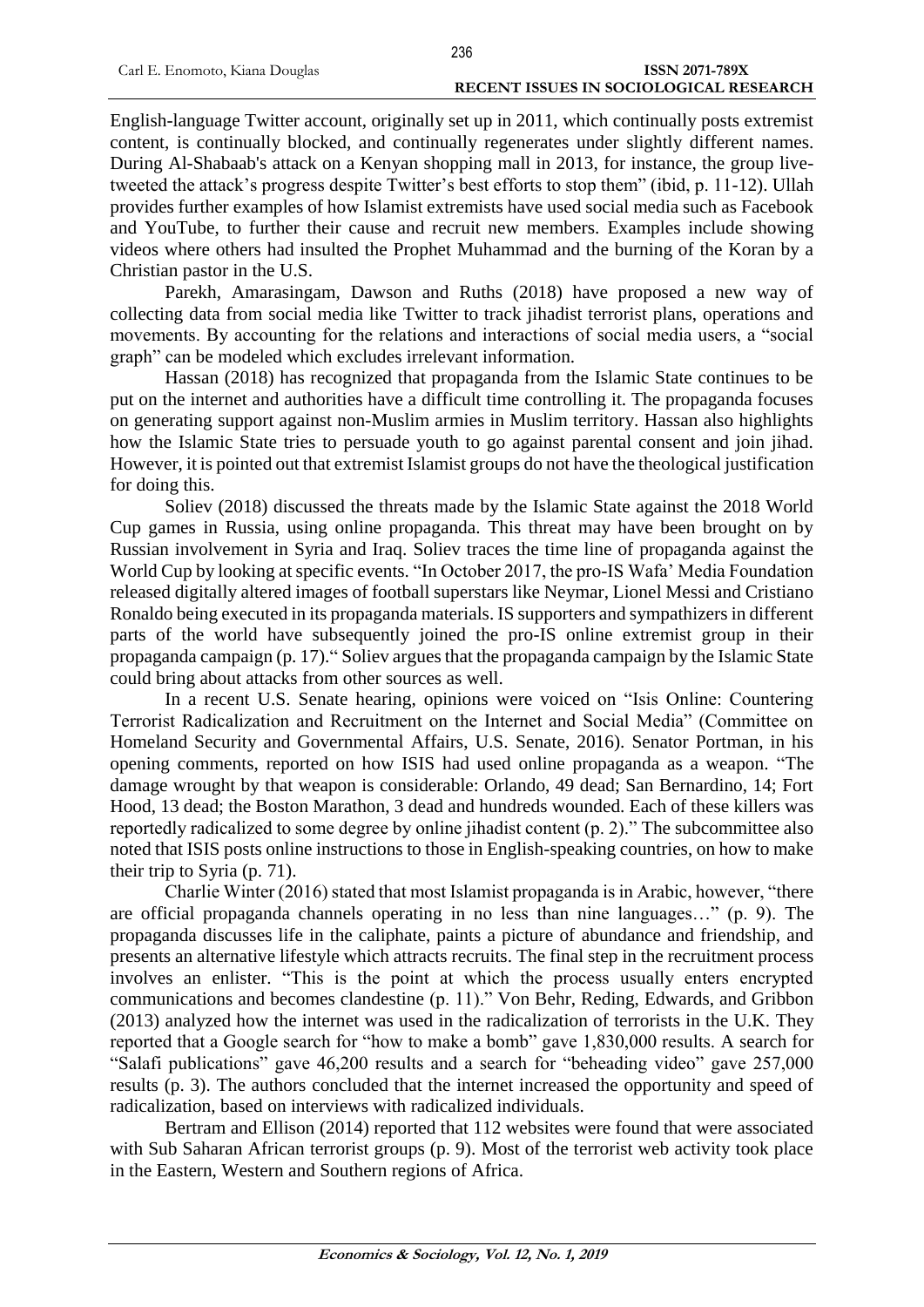Veilleux-Lepage (2016) discussed the evolution of Islamist propaganda in moving Muslims to jihad. Starting with amateur videos from 2004 to 2007 and the first "authentic jihadist website," azzam.com, extremists soon moved into YouTube (p. 37). The author stated, "Aided by the popularity of such mediums and the fact that no Arabic language skills or high level of Internet literacy were now required to locate jihadist content, YouTube rapidly became a significant platform for jihadist groups and their supporters, fostering a thriving subculture which used it to communicate and share propaganda worldwide" (p. 39). Twitter accounts and e-Magazines have also been used by terrorist groups.

Thompson (2011) described why social media like Facebook, Twitter, and YouTube, are well suited to meet the needs of radicals. By uploading videos or sending out a tweet, one individual can influence many. Radicalization and recruitment are more easily accomplished from those countries with access to the internet.

Conway (2006) examined how terrorists use the internet. These uses include, (1) information provision and publicity, (2) financing through the sale of books and videos, (3) exploitation of e-commerce tools and entities such as credit card fraud and the use of internet businesses to fund terrorist activities, (4) networking to allow greater communication between different terrorist groups, (5) recruitment, (6) data mining to gather sensitive information about other nations, and (7) sharing information such as how to make bombs.

Conway (2012) gave several examples of how the internet had been used by those in favor of violent jihad to spread their message and plan and carry out attacks. Online radicalization could have played a role in the cases of the London bombers in 2005, the shooting of two U.S. airmen in the Frankfurt Airport in 2010, the Fort Hood shootings in 2009, and others (p. 1). Furthermore, the internet and social media have made the messages of the violent jihadist more readily available to those who do not speak Arabic as these messages are now translated into many languages.

Weimann (2004) analyzed how terrorist groups use the internet. He found that the websites of terrorists contained information about the group, their political beliefs, their accomplishments, leaders, and goals. The terrorist groups also wanted to spread disinformation and fear and gain publicity for themselves. They also want to use their websites to justify the violence they use against enemies.

The Homeland Security Institute (2009) outlined how the internet was being used by terrorists to attract young people to their organizations. By using games, cartoons, videos and special designs on their websites, terrorist groups can introduce themselves to young people whom they would not otherwise reach. Younger people are also more likely to be in close communication with their peers, and thus terrorist messages are more easily transmitted to a larger audience.

The United Nations Office on Drugs and Crime (2012) reported on the use of the internet by terrorist groups. Some of the reasons these groups used the internet were to promote their propaganda, promote violence, radicalize groups of young people, recruit new members, finance their organizations, and plan an attack. Ways the internet could be used to counter terrorist activity were also given.

A paper by Beckmann, Dewenter, and Thomas (2017) and another paper by Pfeiffer (2012) looked at the relationship between news media coverage and terrorist attacks. Using Granger Causality tests, they found a bidirectional relationship between news articles on terrorism and terrorist attacks.

In the next section, the data used in this study to examine the relationship between internet searches for Islamist propaganda and Islamist terrorist attacks will be described.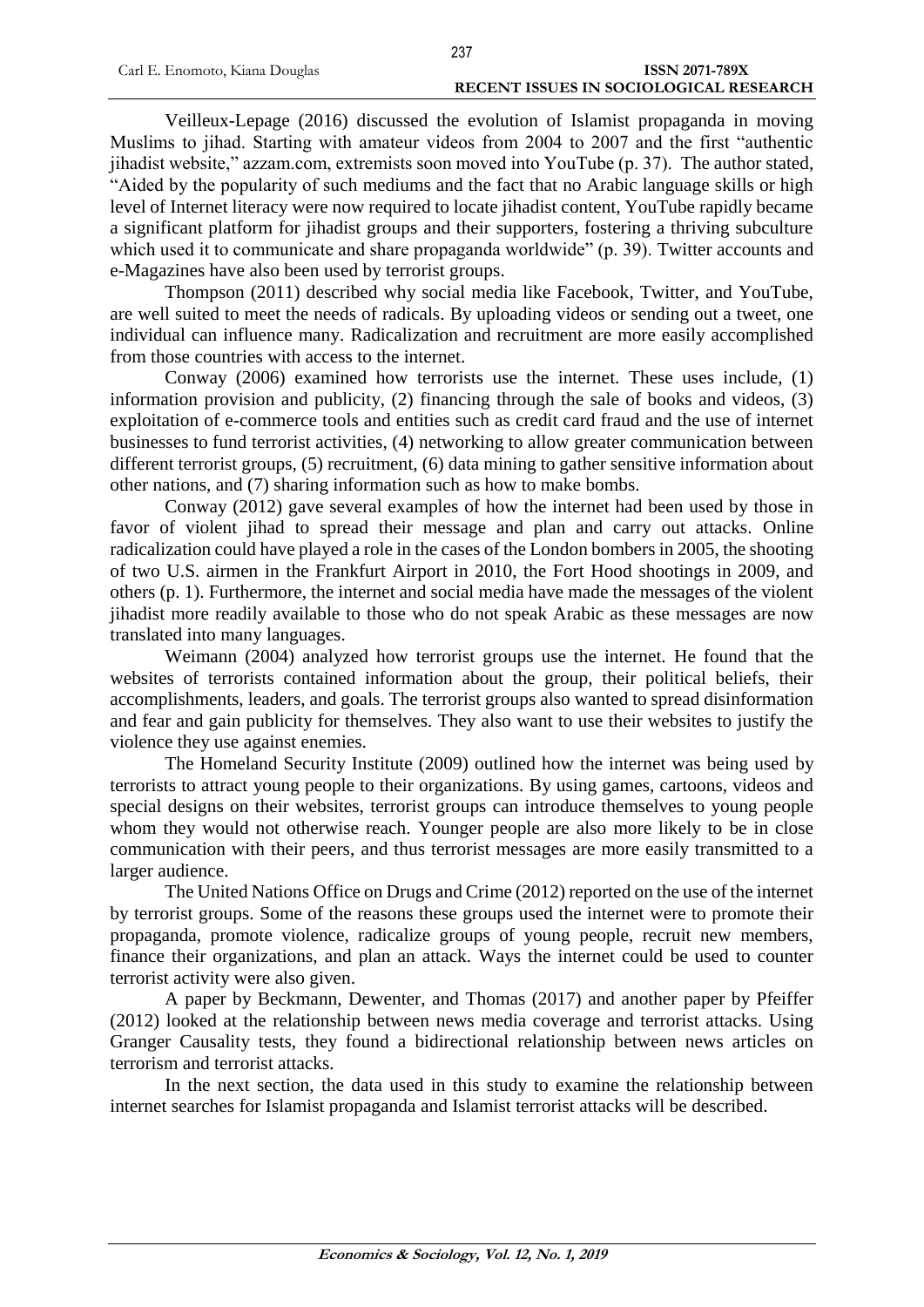## **2. Methodological approach**

Weekly worldwide data from 2014 to 2016 was collected from the website, "The Religion of Peace," for the number of Islamist terrorist attacks, the number of casualties from such attacks (killed and injured), and the number killed from such attacks. Table 1 provides descriptive statistics for these variables.

Table 1. Descriptive Statistics of Variables

| Mean     | std. dev. |
|----------|-----------|
| 53.86    | 10.91     |
| 1,036.15 | 515.14    |
| 522.97   | 391.1     |
|          |           |

Number of weekly internet searches for phrases such as "Join Jihad," "Join ISIS," "ISIS chat rooms," "ISIS recruitment", "ISIS websites," "ISIS twitter," "khilafa," (successor (Fernandez, 2015)), "jizya," (poll tax to humiliate Christians and Jews (ibid)), "taghut," (jihadist term for "others" associated with idolatry and unbelief (ibid)), and "kufar," (which refers to infidels and is a term used for the jihadist movement (ibid)), were taken from Google Trends. Furthermore, "taqiyya" (concealing one's true identity or denying one's religion (1389 Blog-Counterjihad, 2013)), was translated into its Arabic representation and a measure of weekly internet searches for this term was found using Arabic Google Trends.

According to Fernandez (2015), "There certainly is a jihadist ideology that must be defeated, beyond crushing ISIS on the battlefield in Syria and Iraq, but in the volatile world of social media, what often marks jihadism is not so much an ideology fully formed and understood but a semi-digested revolutionary argot of highly symbolic words and phrases – jihadist shorthand mostly divorced from history and context, dumbed down for the zealous convert, and used as an ideological blunt instrument" (p. 1). Fernandez stated that "khilafa," for example, was revived by ISIS to remind people of the caliphate. "Jizya," was revised by ISIS to let Christians and Jews know that if they don't convert, they will be subject to discrimination and taxes. "Taghut," has a complicated history, according to Fernandez, but can refer to the overthrow of anti-jihadist regimes. "Taqiyya," comes from the Quran which states, "Let believers not make friends with infidels in preference to the faithful...," according to 1389 Blog-Counterjihad (2013).

The different phrases described above were put into Google Trends which gives search volume indexes over time for the different phrases. As an example, if a search is done for "ISIS websites," and the geographical area selected for searches in the world, then the search volume index (SVI) will be a number between 0 and 100 for different weeks in a year. The SVI for a week is calculated by taking the number of worldwide searches for the phrase "ISIS websites" and dividing by the total number of worldwide Google searches. This proportion is then normalized by the week with the highest proportion. As an example, suppose for the first week of May 2017, Google searches for the phrase "ISIS websites" as a proportion of all searches was 0.30, and on the first week of September 2016, the proportion was 0.90. Also, suppose that the week with the highest proportion of searches was the first week of September 2016. All weekly proportions are then normalized to 0.90. Thus, the search volume index for the phrase "ISIS websites," for the first week of May 2017 would be 0.30/0.90 which would be 0.33 or 33 after multiplying by 100. A higher search volume index for a given week shows greater interest in a particular phrase relative to a week with a lower SVI.

Google Trends search volume indices have been used by many researchers. Ricketts and Silva (2017) used Google Trends to analyze morbidity and mortality based on specific Google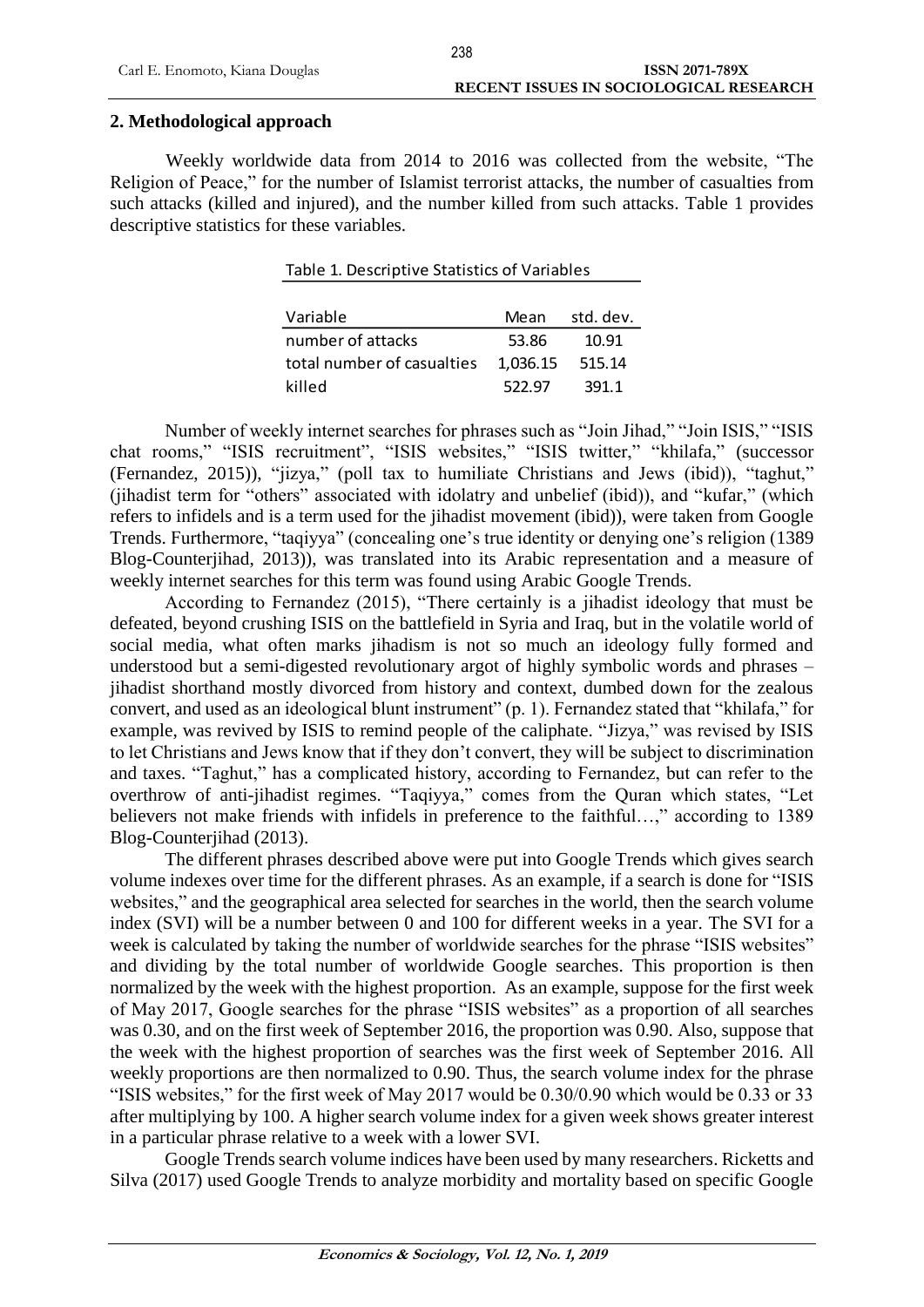search terms. Vicens-Feliberty and Ricketts (2016) used Google Trends to analyze how Google searches in Puerto Rico for terms involving "moving to the U.S.," affected actual migration. Enomoto, Noor, and Widner (2017) used Google Trends to see how searches for different dating sites and apps such as Tinder, Zoosk, and Eharmony, were related to cases of STDs in different U.S. states. Other papers that have used Google Trends include Choi and Varian (2012), Vosen and Schmidt (2011), and Wu and Brynjolfsson (2013).

All variables and number of searches for the various terms and phrases (as measured by Google Trends search volume indices) used in this study were collected each week from January 2014 to December 2016 which resulted in 156 observations. Furthermore, all variables and number of searches for the different phrases were found to be stationary using the Augmented Dickey-Fuller test.

In the next section, the Vector Autoregressive (VAR) model used in this study is described and the results are presented.

#### **3. Conducting research and results**

VAR models (vector-autoregressive models) have been used by many researchers to determine the direction of causality between variables such as advertising and sales, monetary policy and interest rates, economic development and political democracy, and many other variables. The advantage of using VAR models is that once the optimal lag structure for the variables is found using different statistics such as the AIC (Akaike information criterion) or SC (Schwarz information criterion) or other established statistics, Granger causality tests can be applied to see which variable affects the others. In this study, a two-equation, two-variable VAR (vector autoregressive) model was estimated such as the one below, to determine if internet searches for Islamist propaganda preceded or followed Islamist terrorist attacks.

$$
Y_{t} = \beta_{0} + \beta_{1}Y_{t-1} + \dots + \beta_{k}Y_{t-k} + \alpha_{1}X_{t-1} + \dots + \alpha_{k}X_{t-k} + u_{t}
$$
 (1)

$$
X_{t} = \delta_{0} + \delta_{1} Y_{t-1} + \dots + \delta_{k} Y_{t-k} + \gamma_{1} X_{t-1} + \dots + \gamma_{k} X_{t-k} + \nu_{t}.
$$
 (2)

In equations (1) and (2), the variable  $Y_t$  represents a weekly measure of Islamist terrorist activity. Such measures include (a) number of Islamist terrorist attacks worldwide, (b) a total number of casualties from Islamist terrorist attacks worldwide including number killed and the number injured, and (c) total number killed from Islamist terrorist attacks worldwide. The variable  $X_t$  represents weekly worldwide internet searches for Islamist propaganda as measured by Google Trends search volume indices. Examples of *Xt* include search phrases such as "join jihad," "Isis websites," and "taghut" which is jihadist shorthand for "the other," for idolatry and unbelief" (Fernadez, 2015).

In the VAR model, there are two hypotheses of interest:  $H_0^1$ :  $\alpha_1 = \alpha_2 = ... = 0$  and  $H_0^2$ :  $\delta_2 = \delta_3 = ... = 0$ . One of four conclusions can be reached: (a) We fail to reject  $H_0^1$  and  $H_0^2$ , in which case there is no Granger causality between X and Y. (b) We fail to reject  $H_0^1$  but reject  $H_0^2$ , in which case Y is said to Granger-cause X. (c) We reject  $H_0^1$  but fail to reject, in which case X is said to Granger-cause Y. (d) We reject  $H_0^1$  and  $H_0^2$ , in which case there is bidirectional causality between X and Y.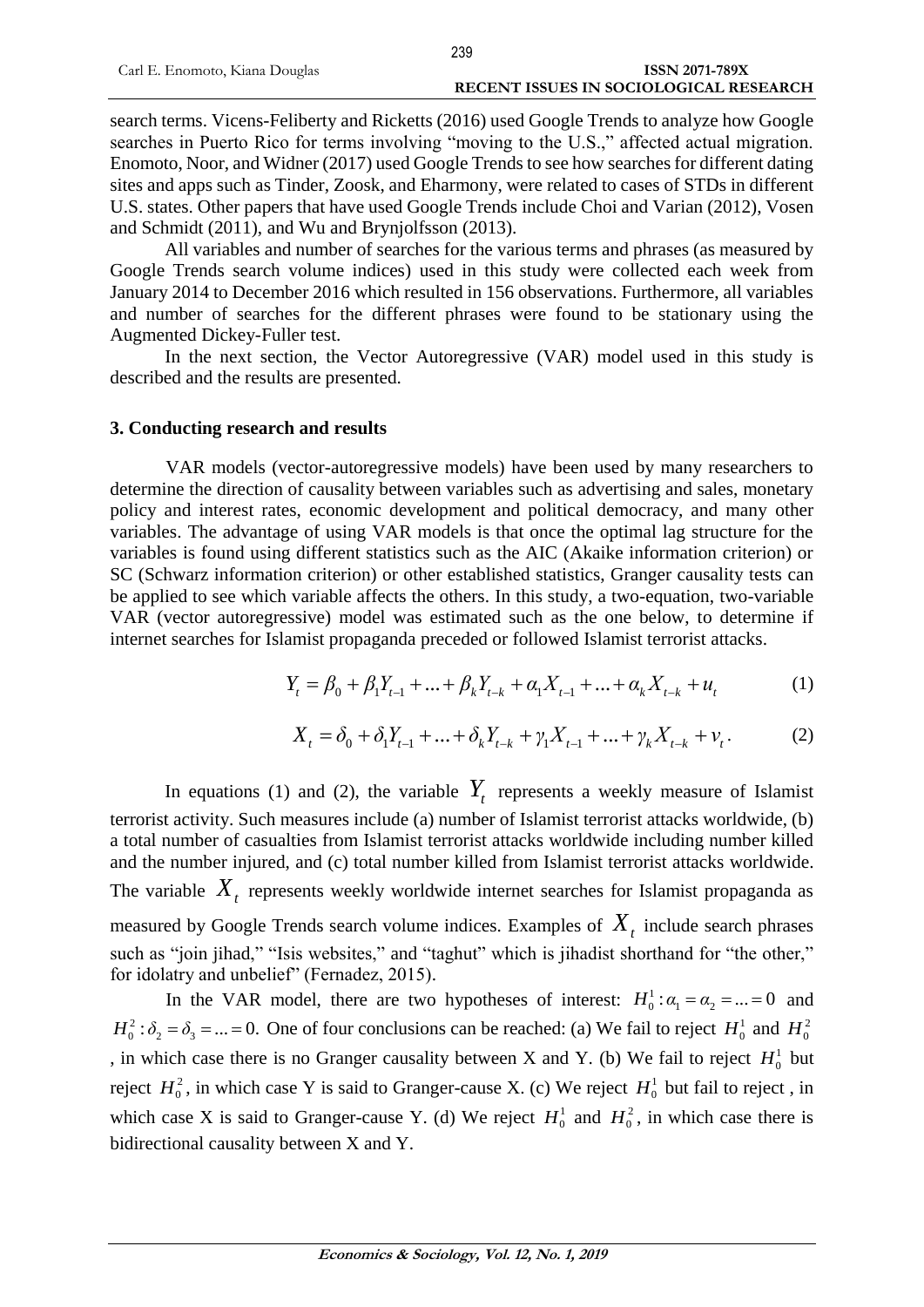## *3.1. Application of multiple linear regression analysis*

In the first model that was estimated,  $Y_t$  was the weekly worldwide number of Islamist terrorist attacks. The variable  $X_t$  was a measure of the weekly worldwide number of internet searches for the phrase "join jihad." As previously discussed, the Google trends search volume index for "join jihad" was used for this measure. To determine the lag length used in the VAR model represented by equations (1) and (2), five statistics were examined: (1) the LR sequential modified LR test statistic, (2) the FPE (the final prediction error statistic), (3) the AIC (Akaike information criterion), (4) the SC (Schwarz information criterion), and (5) the HQ (Hannan-Quinn information criterion). The lag length that was identified as the best from the majority of the five statistics was used. In this case, that lag length was three weeks. Furthermore, all of the inverse roots of the characteristic polynomial were within the unit circle indicating a stable VAR model. Tests for autocorrelation (Portmanteau autocorrelation test) and heteroscedasticity (White's heteroscedasticity test using levels and squares of the regressors) indicated no autocorrelation or heteroscedasticity present. The results of the Granger causality test are given below in Table 2.

| Table 2. VAR Granger Causality Tests Between Number of Islamist Terrorist Attacks |
|-----------------------------------------------------------------------------------|
| and Internet Searches for "Join Jihad."                                           |

| Dependent Variable: Number of Islamist Terrorist Attacks |            |    |        |  |  |  |
|----------------------------------------------------------|------------|----|--------|--|--|--|
| Variable                                                 | Chi-square | DF | Prob   |  |  |  |
| Join Jihad                                               | $9.718*$   | 3  | 0.0211 |  |  |  |
| Dependent Variable: "Join Jihad"                         |            |    |        |  |  |  |
| Variable                                                 | Chi-square | DF | Prob   |  |  |  |
| Number of Islamist                                       |            |    |        |  |  |  |
| <b>Terrorist Attacks</b>                                 | 1.8        | 3  | 0.6149 |  |  |  |
|                                                          |            |    |        |  |  |  |

\*Indicates significance at the 5% level

In this case, internet searches for "Join Jihad" are preceding Islamist terrorist attacks by three weeks, given the significant chi-square statistic of 9.718. However, the number of Islamist terrorist attacks is not leading to internet searches for "Join Jihad," given the insignificant chisquare statistic of 1.8. These results are reinforced when examining the estimates of equations (1) and (2) of the VAR model.

$$
Y_{t} = 10.99 + 0.26 Y_{t-1} + 0.22 Y_{t-2} + 0.24 Y_{t-3} - 0.03 X_{t-1} + 0.04 X_{t-2} + 0.12 X_{t-3}
$$
\n
$$
(1a)
$$
\n
$$
(1a)
$$

R-squared =  $0.45$ , AIC =  $7.12$ , n = 153,  $*$ t-statistics in parentheses

$$
X_{t} = 7.20 + 0.16Y_{t-1} - 0.08Y_{t-2} - 0.06Y_{t-3} + 0.40X_{t-1} + 0.18X_{t-2} + 0.14X_{t-3}
$$
\n
$$
(2a)
$$
\n
$$
(2a)
$$

R-squared =  $0.39$ , AIC =  $7.95$ , n =  $153$ , \*t-statistics in parentheses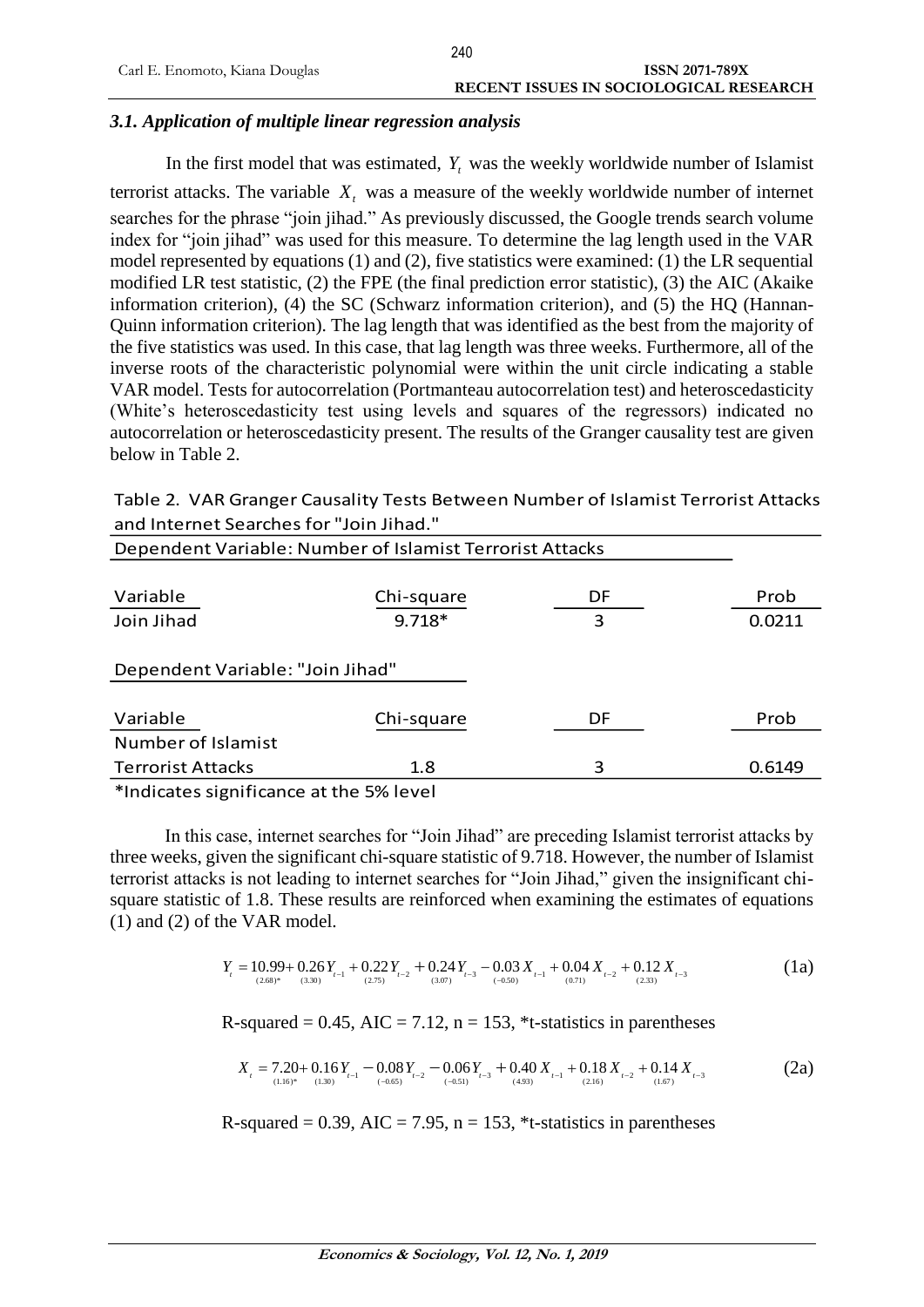With Y = number of attacks and X = internet searches for "Join Jihad," equation (1a) and the results from Table 2, show that the past values of X jointly affect the current value of Y after controlling for past values of Y. More specifically, the coefficient  $X_{t-3}$  is positive and significant indicating that internet searches for the term "Join Jihad" three weeks ago had a positive effect on the current number of Islamist terrorist attacks worldwide. Equation (2a) and the results from Table 2, on the other hand, show no individual effects or group effects of past terrorist attacks (Y) on current internet searches for "Join Jihad" (X).

In the above model,  $Y_t$  was used to represent the weekly worldwide number of Islamist terrorist attacks. It may be, however, that other measures of Islamist terrorist activity either lead to internet searches for Islamist propaganda or are led by internet searches. In a second model, *Yt* was defined to be a weekly worldwide number of casualties (killed and injured) from Islamist terrorism. Thus, it may be that it is the actual number killed and injured from Islamist terrorism, rather than simply the number of incidents or Islamist terrorist attacks, that affects or is affected by internet searches for the phrase "join Jihad." Equations (1) and (2) above were again estimated with  $Y_t$  taking on this new definition. The best lag length was determined to be two weeks. The VAR model was also identified as stable with no autocorrelation or heteroscedasticity detected. The results of the Granger causality test are given in Table 3.

| Chi-square | DF                               | Prob                                                                     |
|------------|----------------------------------|--------------------------------------------------------------------------|
| 3.855      | $\mathcal{P}$                    | 0.1455                                                                   |
|            |                                  |                                                                          |
|            |                                  |                                                                          |
|            |                                  |                                                                          |
| Chi-square | DF                               | Prob                                                                     |
|            |                                  |                                                                          |
| $7.223*$   | 2                                | 0.027                                                                    |
|            | Dependent Variable: "Join Jihad" | Dependent Variable: Number of Casualties from Islamist Terrorist Attacks |

Table 3. VAR Granger Causality Tests Between Number of Casualties from Islamist Terrorist Attacks and Internet Searches for "Join Jihad."

\*Indicates significance at the 5% level

The results from Table 3 indicate that searches for the phrase "join Jihad," did not precede or Granger cause number of casualties from Islamist terrorist attacks. However, a number of casualties did precede or Granger causes internet searches for "join Jihad." While the number of Islamist terrorist attacks per week did not give rise to internet searches for "join Jihad" from the previous model, a number of casualties has had a greater impact on individuals and their internet search behavior. This may in part, be due to the news coverage is given these types of events. If terrorist attacks are unsuccessful for the terrorists and no one is injured or killed, there may be little news coverage. If there are casualties, there is more news coverage and more internet searches for Islamist propaganda.

The results from Table 3 are reinforced by looking at the estimates of equations (1) and (2) when  $Y_t$  is a number of weekly-worldwide casualties. These estimates are presented in equations (1b) and (2b).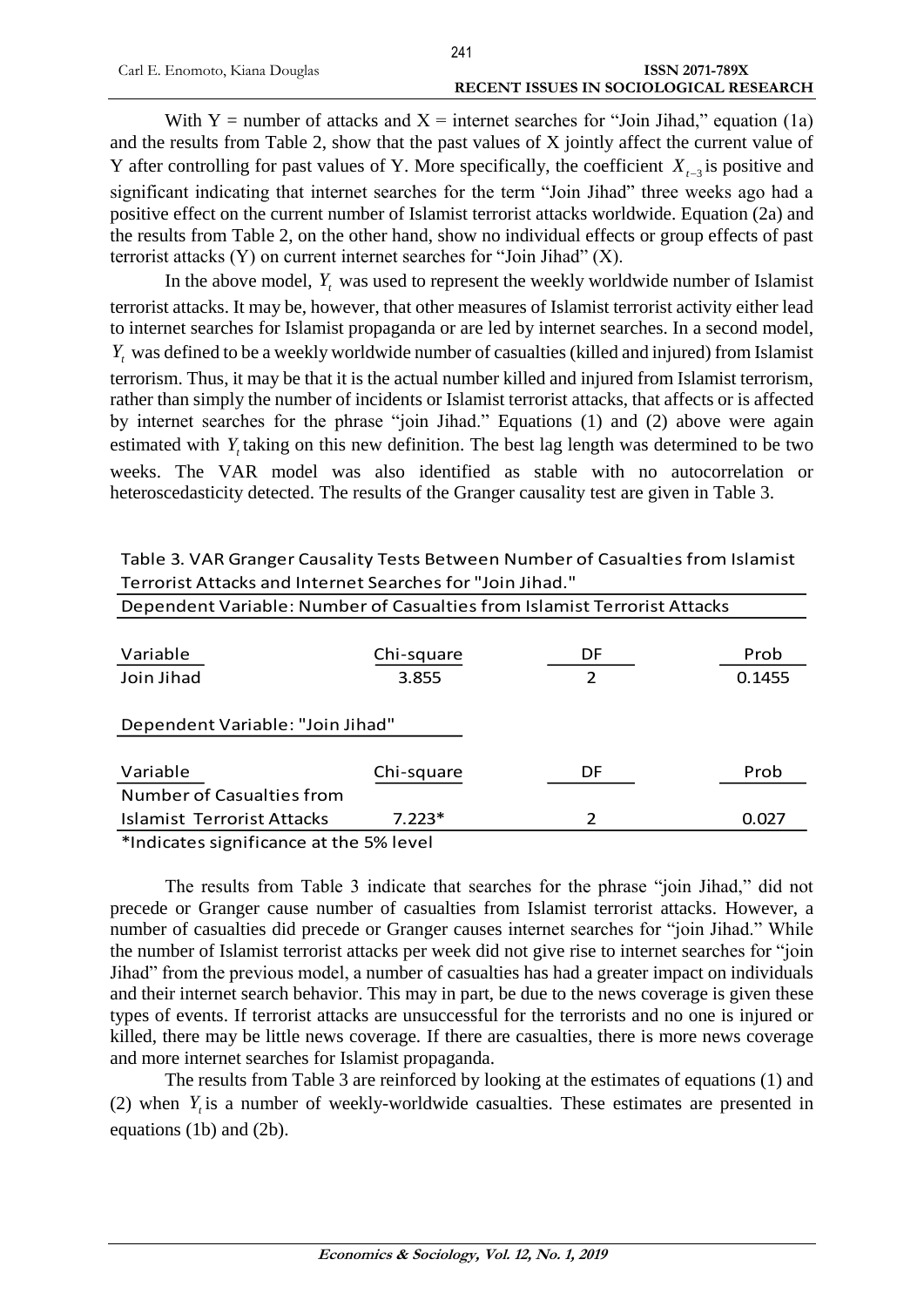$$
Y_{t} = 0.82 + 0.13 Y_{t-1} - 0.03 Y_{t-2} - 2.01 X_{t-1} + 5.96 X_{t-2}
$$
\n
$$
(1b)
$$

R-squared = 0.04, AIC = 7.12, n = 154, \*t-statistics in parentheses<br>  $X_i = 3.87 + 0.01Y_{i-1} + 0.0003Y_{i-2} + 0.40X_{i-1} + 0.26X_{i-1}$ 

$$
X_{t} = 3.87 + 0.01Y_{t-1} + 0.0003Y_{t-2} + 0.40X_{t-1} + 0.26X_{t-2}
$$
\n
$$
(2b)
$$

R-squared = 0.39, AIC = 7.92,  $n = 154$ , \*t-statistics in parentheses

In equations (1b) and (2b),  $Y_t$  is a number of weekly worldwide casualties from Islamist terrorist attacks and  $X_t$  is number of weekly internet searches for "join Jihad," which is measured using the Google Trends search volume index. The results support the Granger causality tests from Table 3, showing that in equation (1b), internet searches are not preceding a number of casualties. However, equation (2b) shows that the number of casualties per week is preceding or Granger causing internet searches for "join Jihad." More specifically, equation (2b) indicates that number or casualties in a week have a significant and positive effect on a number of internet searches for "join Jihad" in the following week.

Equations (1) and (2) were re-estimated to consider the internet search phrase "ISIS websites," In this case, Y<sub>t</sub> was a weekly worldwide number of casualties from Islamist terrorist attacks and *Xt* was a weekly number of internet searches for "ISIS websites." The lag length was determined to be one week given the LR, FPE, AIC, SC, and HQ statistics. The VAR model was stable with no autocorrelation or heteroscedasticity detected. Granger causality tests indicated that casualties from Islamist terrorist attacks preceded internet searches for "ISIS websites," by one week. No Granger causality was found when looking at a number of internet searches for "ISIS websites" and number of Islamist terrorist attacks.

Another VAR model was estimated to consider internet searches for "Taghut," which refers to disbelievers or people who worship a god other than Allah. In equations (1) and (2), *Yt* was a number of weekly worldwide attacks by Islamist terrorist groups and *Xt* was weekly worldwide- internet searches for the term "Taghut." The best lag length was determined to be three weeks, and the VAR model was stable with no indication of autocorrelation or heteroscedasticity. The Granger causality tests are given in Table 4.

| and internet searches for                                | Tagnut .   |    |       |
|----------------------------------------------------------|------------|----|-------|
| Dependent Variable: Number of Islamist Terrorist Attacks |            |    |       |
|                                                          |            |    |       |
| Variable                                                 | Chi-square | DF | Prob  |
| Taghut                                                   | 8.564*     | 3  | 0.036 |
|                                                          |            |    |       |
| Dependent Variable: "Taghut"                             |            |    |       |
|                                                          |            |    |       |
| Variable                                                 | Chi-square | DF | Prob  |
| Number of Attacks from                                   |            |    |       |
| <b>Islamist Terrorist Groups</b>                         | 3.075      | 3  | 0.38  |
|                                                          |            |    |       |

Table 4. VAR Granger Causality Tests Between Number of Islamist Terrorist Attacks and Internet Searches for "Taghut".

\*Indicates significance at the 5% level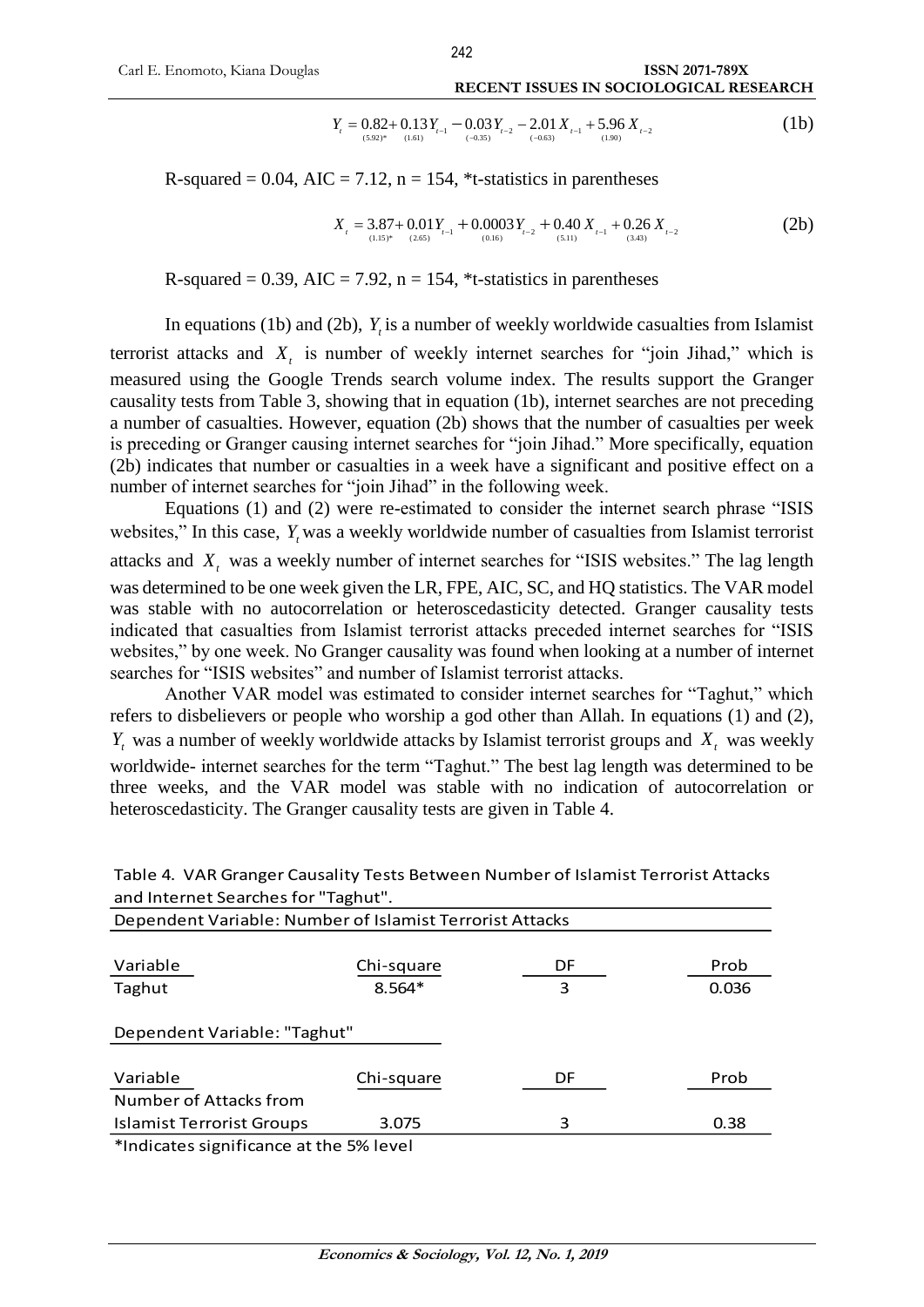The results in Table 4 show that internet searches for "Taghut" preceded or Granger caused a number of Islamist terrorist attacks, but attacks did not Granger cause internet searches for "Taghut." The internet searches may be an indication of the discontent, frustration, resentment, and anger that extremist groups are feeling towards those they feel are infidels.

The results of Table 4 are consistent with the estimates of equations (1) and (2) of the VAR model given below.

$$
Y_{t} = 14.18 + 0.36 Y_{t-1} + 0.19 Y_{t-2} + 0.22 Y_{t-3} - 0.11 X_{t-1} + 0.11 X_{t-2} - 0.05 X_{t-3}
$$
  
(1c) (1d)

R-squared =  $0.45$ , AIC =  $7.12$ , n =  $153$ ,  $*$ t-statistics in parentheses

$$
X_{t} = 27.97 + 0.08 Y_{t-1} - 0.13 Y_{t-2} - 0.11 Y_{t-3} + 0.18 X_{t-1} + 0.12 X_{t-2} + 0.18 X_{t-3}
$$
\n
$$
(2c)
$$
\n
$$
(2c)
$$

R-squared  $= 0.44$ , AIC  $= 8.08$ ,  $n = 153$ ,  $*$ t-statistics in parentheses

In equations (1c) and (2c),  $Y_t$  was a number of attacks and  $X_t$  was number of internet searches for "Taghut." In equation (1c), the coefficients of  $X_{t-1}$  and  $X_{t-2}$  were the same but opposite in sign. Increases in internet searches for "Taghut" are leading to more attacks in two weeks while decreases in internet searches for "Taghut" are leading to more attacks in one week. It may be that once the internet searches are made two weeks before an attack, the time for radical propaganda is over and the time for preparing for an attack has come. No Granger causality was found between internet searches for "Taghut" and number of casualties.

Similar results to those in Table 4 were found when using the internet search term "kufar," which refers to infidels and the jihadist movement. Internet searches for "kufar" preceded the number killed in Islamist terrorist attacks, while the number killed in Islamist terrorist attacks did not Granger cause internet searches for "kufar." No Granger causality was found between internet searches for "kufar" and number of casualties, or between internet searches for "kufar" and number of attacks.

The above results are summarized in Table 5. In Table 5, in the row for "join Jihad," a "yes" appears under the heading "Number of Attacks/week" and under the subheading "Searches→Attacks." This means that the number of internet searches for the term "join Jihad" preceded or Granger caused a number of radical Islamic terrorist attacks. A "no" under the subheading "Attacks→Searches," means that a number of Islamist terrorist attacks did not precede or Granger cause internet searches for "join Jihad." The results in Table 5 indicate that internet searches for "taghut" also preceded or Granger caused a number of Islamist terrorist attacks and number of internet searches for "kufar" preceded or Granger caused the number killed in Islamist terrorist attacks. Furthermore, the number of casualties from Islamist terrorist attacks, preceded or Granger caused a number of internet searches for "join Jihad" and "ISIS websites."

Table 5. Summary of Granger Causality Tests

| Internet             | Number of Attacks/week         |                                | Number of Casualties/week         |                                   |
|----------------------|--------------------------------|--------------------------------|-----------------------------------|-----------------------------------|
| Search term          | Searches $\rightarrow$ Attacks | Attacks $\rightarrow$ Searches | Searches $\rightarrow$ Casualties | Casualties $\rightarrow$ Searches |
| join Jihad           | ves                            | no                             | no                                | yes                               |
| <b>ISIS</b> websites | no                             | no                             | no                                | yes                               |
| taghut               | yes                            | no                             | no                                | no                                |
| kufar                | no                             | no                             | $ves*$                            | no                                |

\*indicates that internet search preceded number killed rather than number of casualties (number killed and injured)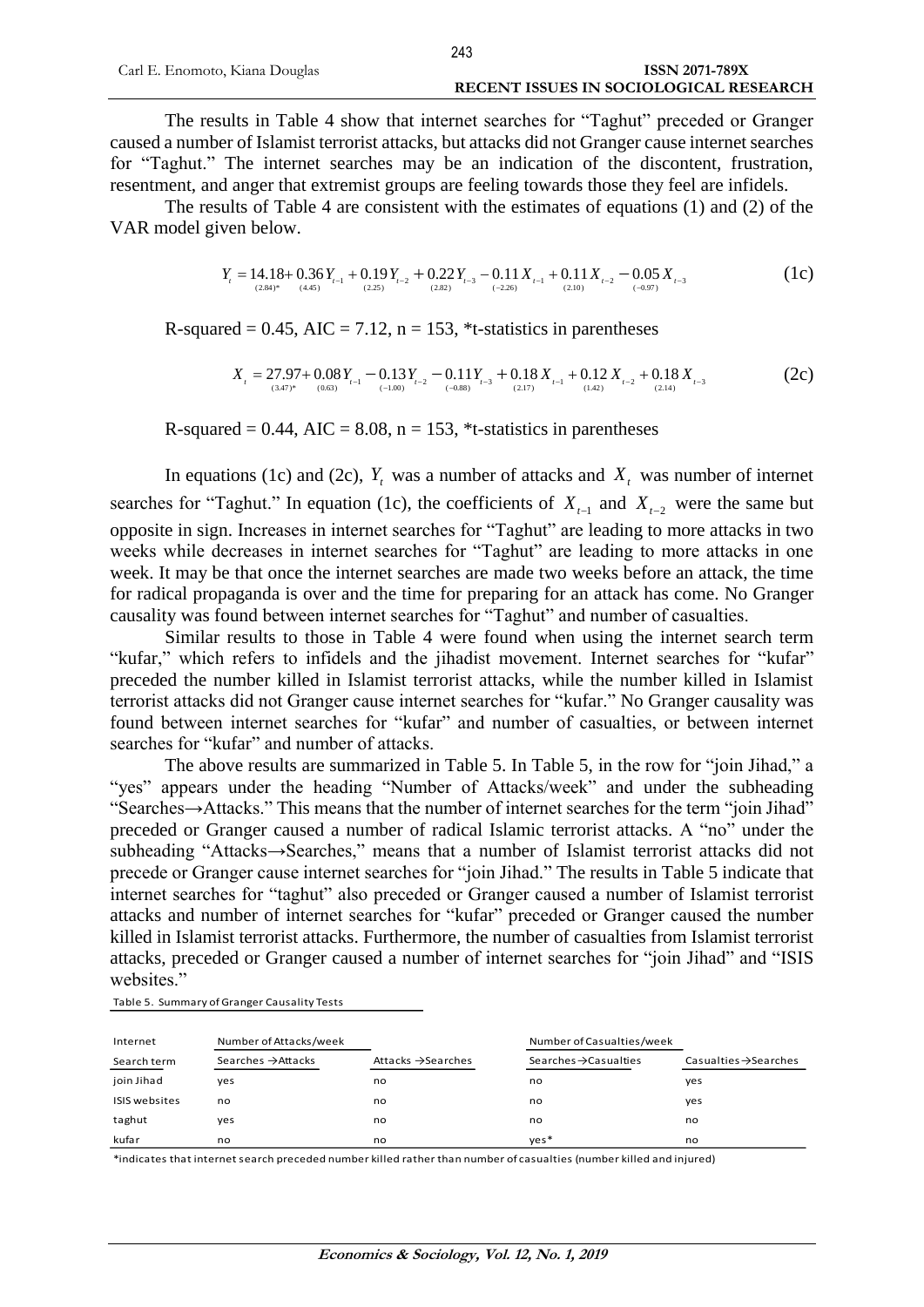The remaining Google search phrases: "join ISIS," "ISIS chatrooms," "ISIS recruitment," "ISIS twitter," "khlifa," "jizya," and "taqiyya" (in its Arabic form), were found to not affect or be affected by number of terrorist attacks or number of casualties from Islamist terrorist attacks. Finally, as a test for the validity of the VAR model used in this paper, two random search phrases: "sandwich" and "keys," were used to see if they affected or were affected by a number of Islamist terrorist attacks and number of casualties from Islamist terrorist attacks. It was found that there was no Granger causality between either "sandwich" or "keys" and the number of attacks or number of causalities. Furthermore, using the search term "peace", there was no Granger causality between "peace" and number of attacks or total number of casualties. There was also no Granger causality between searches for "harmony" and number of attacks or total number of casualties. There was no Granger causality between the search term "love" and total number of attacks. Searches for the term "love" did not Granger cause casualties. However, at the 6% level of significance, number of casualties did Granger cause internet searches for the term "love." Perhaps the world is reaching out and in sympathy for those hurt by terrorism.

#### **Conclusion**

Much of the existing literature on social media and terrorism focuses on how terrorist groups are using Facebook, Twitter, YouTube, chat rooms, and websites, to spread their propaganda and recruit new members. What has not been explored is how internet searches for specific phrases such as "join Jihad," "ISIS chat rooms, "taghut," "kufar," or others, have affected or are affected by Islamist terrorist attacks. This paper addresses these issues. It was found that 1) internet searches for "join Jihad," preceded Islamist terrorist attacks by three weeks. 2) Casualties from Islamist terrorist attacks preceded internet searches for "join Jihad" and "ISIS websites." 3) Internet searches for "taghut" preceded Islamist terrorist attacks by one week and two weeks. 4) Internet searches for "kufar" preceded the number killed by Islamist terrorist attacks. These results indicate that internet searches for certain phrases are related to Islamist terrorist attacks.

One possible explanation for the lag length is that there are two groups of individuals: those not yet radicalized and those already radicalized. Approximately three weeks before the attack some eternal political/social condition results in (a) leading those not yet radicalized to become more interested and start searching on the topic while simultaneous (b) encouraging those already radicalized to begin planning an attack for 3 weeks out. This second alreadyradicalized group may also be further encouraged to plan an attack because of the increased search volume, increased contacts from potential recruits and increased support in the online community. Thus, those creating high search volume are not necessarily the same people as those who will conduct the attack, but either or both groups are influenced by outside conditions and the searching group may be encouraging the attacking group. These steps linking internet searches for Islamist propaganda and terrorist attacks are outlined in Figure 1.

The United Nations Office on Drugs and Crime (UNODC, 2012) came up with several strategies for countering the use of the internet for terrorist activities. As an example, internet activity used by terrorists can be monitored, and information can be gathered by the authorities to identify and possibly stop terrorist attacks. Chat rooms and online discussion groups can be used to provide opposing opinions to those of the terrorists. If more facts are presented, radicalization may not take place. Furthermore, the internet can be used to identify those individuals specifically involved in recruiting. Finally, the internet can be closely monitored for spikes in specific search phrases. Appropriate action can then be taken when possible.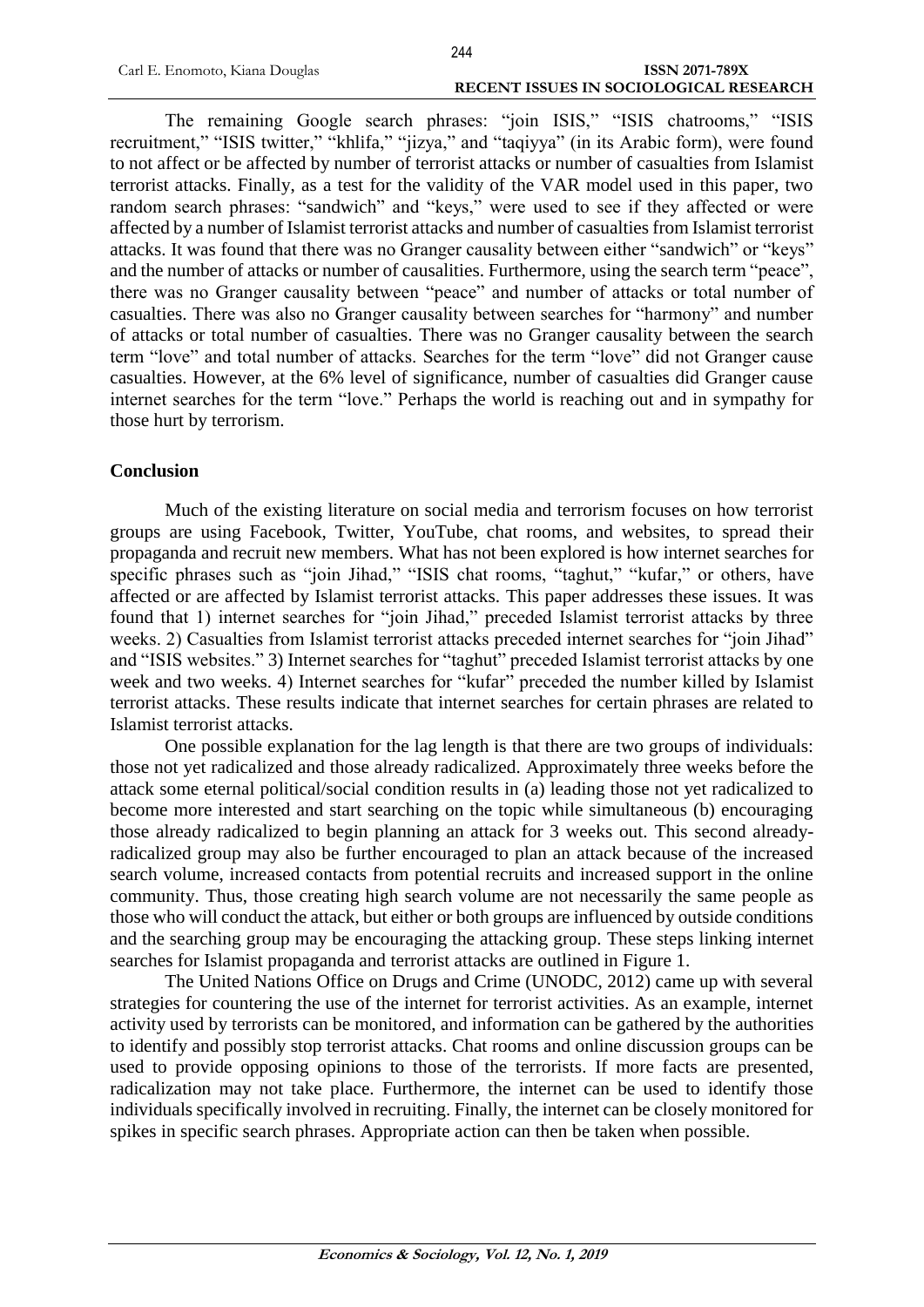

Figure 1. From internet searches for Islamist propaganda to an attack

There are several directions for future researchers to take when studying the relationship between social media and terrorism. First, it was noted in the literature review that the terrorists are using multiple languages on websites in disseminating their propaganda. In future studies, Google search volume indices may be collected for searches performed in various languages. Second, the reasons for those engaging in online searches for terrorist propaganda need to be studied. What are individuals looking for from these websites? Do these individuals see abuses and injustices that must be addressed? Third, Google Trends provides a number of internet searches for specific phrases for different regions, not just worldwide searches. Thus future studies may be able to find out which regions are responsible for the majority of internet searches for certain phrases. Answers to these questions may help establish a better understanding of the link between radicalization and terrorism and ways to break it.

# **References**

- BBC News (2016). Orlando nightclub shooting: How the attack unfolded, Retrieved on February 16, 2018, from http://www.bbc.com/news/world-us-canada-36511778.
- Beckmann, K. B., Dewenter, R., & Thomas, T. (2017). Can news draw blood? The impact of media coverage on the number and severity of terror attacks. *Peace Economics, Peace Science and Public Policy*, *23*(1).1-16.

245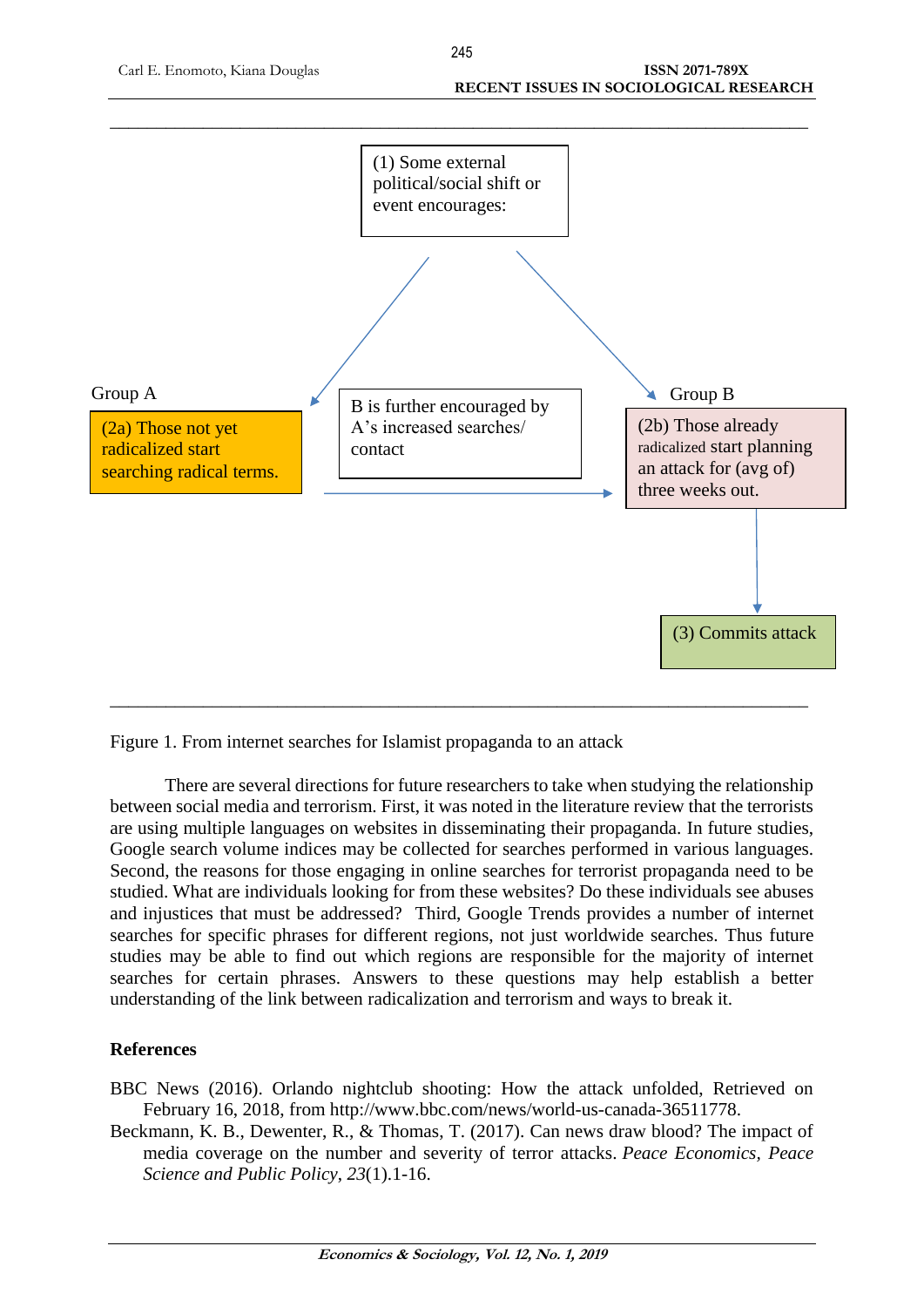- Behr, I.V., Reding, A., Edwards, C., & Gribbon, L. (2013). *Radicalisation in the digital era: The use of the internet in 15 cases of terrorism and extremism*. RAND Europe.
- Bertram, S. & Ellison, K. (2014). Sub-Saharan African terrorist group's use of the internet. *Journal of Terrorism Research,* 5(1), 5-26.
- Choi, H. & Varian, H. (2012) Predicting the present with google trends. *Economic Record,* 88(S1):2-9.
- CNN (2018) ISIS goes global: 143 attacks in 29 countries have killed 2,043. Retrieved on January 10, 2019, from [https://www.cnn.com/2015/12/17/world/mapping-isis-attacks](https://www.cnn.com/2015/12/17/world/mapping-isis-attacks-)around-the-world/index.html.
- Committee on Homeland Security and Governmental Affairs United States Senate (2016). ISIS online: Countering terrorist radicalization and recruitment on the internet and social media. U.S. Government Publishing Office. Washington, D.C.
- Constitutional Rights Foundation (2018). Islamist terrorism from 1945 to the rise of ISIS. Retrieved on February 16, 2018, from [http://www.crf-usa.org/america-responds-to](http://www.crf-usa.org/america-responds-to-terrorism/islamist-terrorism-from-1945-to--the-death-of-osama-bin-laden.html)[terrorism/islamist-terrorism-from-1945-to--the-death-of-osama-bin-laden.html.](http://www.crf-usa.org/america-responds-to-terrorism/islamist-terrorism-from-1945-to--the-death-of-osama-bin-laden.html)
- Conway, M. (2017). Determining the role of the internet in violent extremism and terrorism: Six suggestions for progressing research. *Studies in Conflict & Terrorism,* 40(1), 77-98.
- Conway, M. (2006). Terrorism and the internet: New media new threat? *Parliamentary Affairs*, 59(2), 283-298.
- Conway, M. (2012). From al-Zarqawi to al-Awlaki: The emergence of the internet as a new Form of violent radical milieu, Retrieved on February 16, 2018, from http://www.isodarco.it/courses/andalo12/doc/Zarqawi%20to%20Awlaki\_V2.pdf.
- Enomoto, C., Noor, S. & Widner, B. (2017). Is social media to blame for the sharp rise in stds? *Social Sciences,* 6(3), 78.
- Fernandez, A.M. (2015). Islamic words that kill. MEMRI: The Middle East Media Research Institute. Retrieved on January 11, 2019, from [https://www.memri.org/reports/islamic](https://www.memri.org/reports/islamic-)words-kill.
- Gardner, F. (2014). Jihadist groups around the world. BBC News. Retrieved on February 16, 2018 from: [http://www.bbc.com/news/world-middle-east-27930414.](http://www.bbc.com/news/world-middle-east-27930414)
- Hassan, M. H. (2018). Refuting Islamic State (IS) jihad propaganda with the story of Uwais Al-Qarni. *Counter Terrorist Trends and Analyses*, 10(10), 12-16.
- Holden, M., & Hosenball, M. (2017). Investigators suspect UK killer was lone wolf radicalized on internet. Retrieved on January 11, 2019 from: [https://www.reuters.com/article/us](https://www.reuters.com/article/us-britain-)[britain-s](https://www.reuters.com/article/us-britain-)ecurity-masood/investigators-suspect-uk-killer-was-lone-wolf-radicalized-oninternet-idUSKBN171242.
- Homeland Security Institute (2009). The internet as a terrorist tool for recruitment and radicalisation of youth, Retrieved on February 16, 2018 from: [http://barakaconsult.com/uploads/reports%20on%20internet\\_radicalization.pdf.](http://barakaconsult.com/uploads/reports%20on%20internet_radicalization.pdf)
- Parekh, D.; Amarasingam, A.; Dawson, L. & D. Ruths (2018). Studying jihadists on social media: A critique of data collection methodologies. *Perspectives on Terrorism*, 12(3), 3- 21.
- Pfeifer, C. (2012). Causalities and casualties: Media attention and terrorism, 1970-2010, Diskussionspapier, Helmut-Schmidt-Universität, Fächergruppe Volkswirtschaftslehre127.
- Ricketts, C.F. & C.G. Silva (2017). An analysis of morbidity and mortality using Google trends. *Journal of Human Behavior in Social Environment,* 27(6), 1-12.
- Sheth, S. (2017). FBI: Fort Lauderdale shooting suspect says he carried out the attack on behalf of ISIS. Retrieved on January 22, 2018, from [http://www.businessinsider.com/fbi-fort](http://www.businessinsider.com/fbi-fort-lauderdale-shooting-suspect-says-he-carried-)[lauderdale-shooting-suspect-says-he-carried-o](http://www.businessinsider.com/fbi-fort-lauderdale-shooting-suspect-says-he-carried-)ut-the-attack-on-behalf-of-isis-2017-1.
- Soliev, Nodirbek. (2018). Terrorist threat to the 2018 world cup in Russia. *Counter Terrorist Trends and Analyses*, 10(6), 16-21.